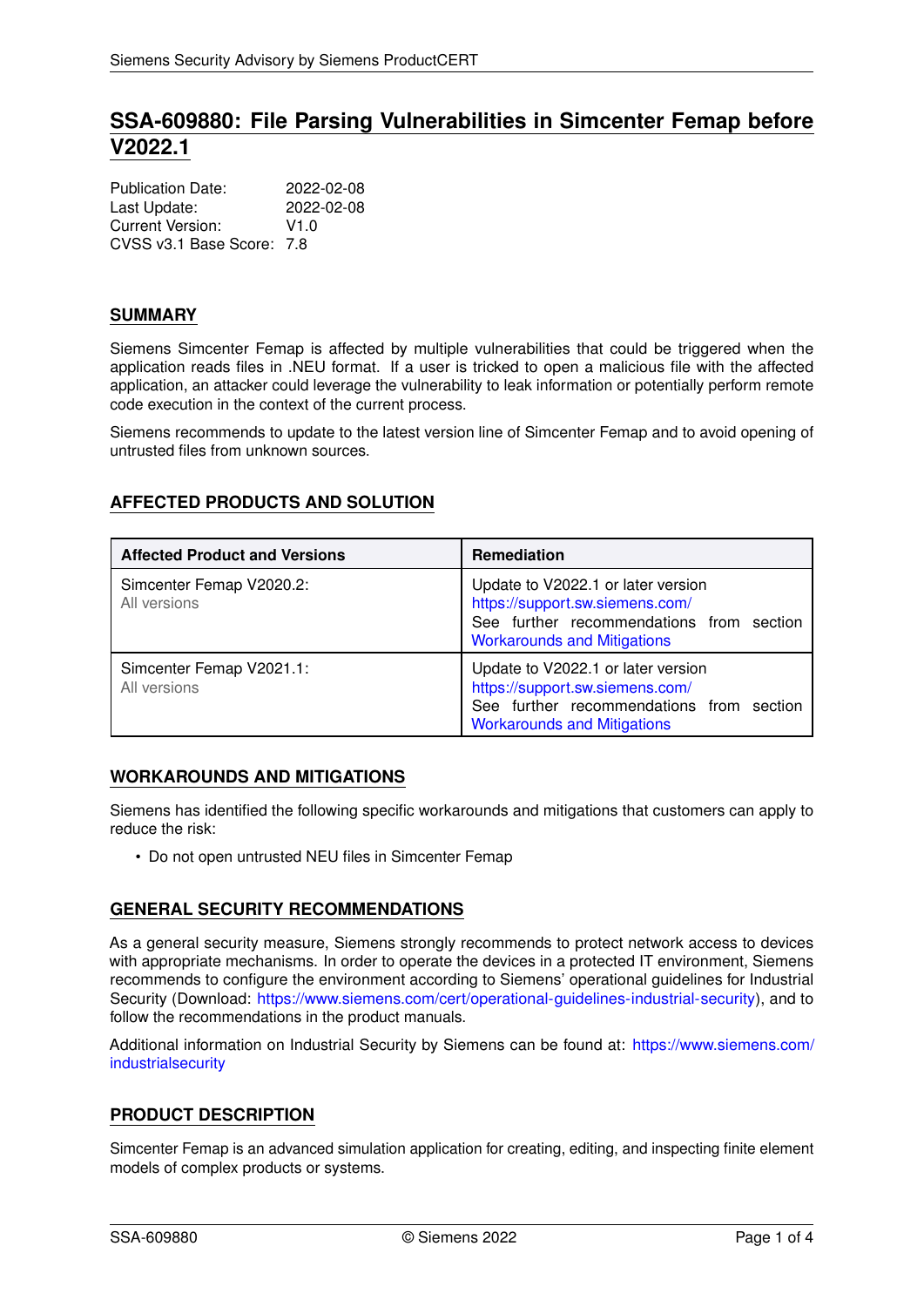# **VULNERABILITY CLASSIFICATION**

The vulnerability classification has been performed by using the CVSS scoring system in version 3.1 (CVSS v3.1) [\(https://www.first.org/cvss/\)](https://www.first.org/cvss/). The CVSS environmental score is specific to the customer's environment and will impact the overall CVSS score. The environmental score should therefore be individually defined by the customer to accomplish final scoring.

An additional classification has been performed using the CWE classification, a community-developed list of common software security weaknesses. This serves as a common language and as a baseline for weakness identification, mitigation, and prevention efforts. A detailed list of CWE classes can be found at: [https://cwe.mitre.org/.](https://cwe.mitre.org/)

#### Vulnerability CVE-2021-46151

Affected application contains an out of bounds write past the end of an allocated structure while parsing specially crafted NEU files. This could allow an attacker to execute code in the context of the current process. (ZDI-CAN-14754, ZDI-CAN-15082)

CVSS v3.1 Base Score 7.8 CVSS Vector [CVSS:3.1/AV:L/AC:L/PR:N/UI:R/S:U/C:H/I:H/A:H/E:P/RL:O/RC:C](https://www.first.org/cvss/calculator/3.1#CVSS:3.1/AV:L/AC:L/PR:N/UI:R/S:U/C:H/I:H/A:H/E:P/RL:O/RC:C)<br>CWE CWE-787: Out-of-bounds Write CWE CWE-787: Out-of-bounds Write

#### Vulnerability CVE-2021-46152

Affected application contains a type confusion vulnerability while parsing NEU files. This could allow an attacker to execute code in the context of the current process. (ZDI-CAN-14643, ZDI-CAN-14644, ZDI-CAN-14755, ZDI-CAN-15183)

CVSS v3.1 Base Score 7.8

CVSS Vector [CVSS:3.1/AV:L/AC:L/PR:N/UI:R/S:U/C:H/I:H/A:H/E:P/RL:O/RC:C](https://www.first.org/cvss/calculator/3.1#CVSS:3.1/AV:L/AC:L/PR:N/UI:R/S:U/C:H/I:H/A:H/E:P/RL:O/RC:C) CWE CWE-843: Access of Resource Using Incompatible Type ('Type Confusion')

#### Vulnerability CVE-2021-46153

Affected application contains a memory corruption vulnerability while parsing NEU files. This could allow an attacker to execute code in the context of the current process. (ZDI-CAN-14645, ZDI-CAN-15305, ZDI-CAN-15589, ZDI-CAN-15599)

| CVSS v3.1 Base Score | 7 R                                                           |
|----------------------|---------------------------------------------------------------|
| <b>CVSS Vector</b>   | CVSS:3.1/AV:L/AC:L/PR:N/UI:R/S:U/C:H/I:H/A:H/E:P/RL:O/RC:C    |
| <b>CWE</b>           | CWE-119: Improper Restriction of Operations within the Bounds |
|                      | of a Memory Buffer                                            |

#### Vulnerability CVE-2021-46154

Affected application contains a stack based buffer overflow vulnerability while parsing NEU files. This could allow an attacker to execute code in the context of the current process. (ZDI-CAN-14646, ZDI-CAN-14679, ZDI-CAN-15084, ZDI-CAN-15304)

| CVSS v3.1 Base Score |                                                            |
|----------------------|------------------------------------------------------------|
| CVSS Vector          | CVSS:3.1/AV:L/AC:L/PR:N/UI:R/S:U/C:H/I:H/A:H/E:P/RL:O/RC:C |
| CWE                  | CWE-121: Stack-based Buffer Overflow                       |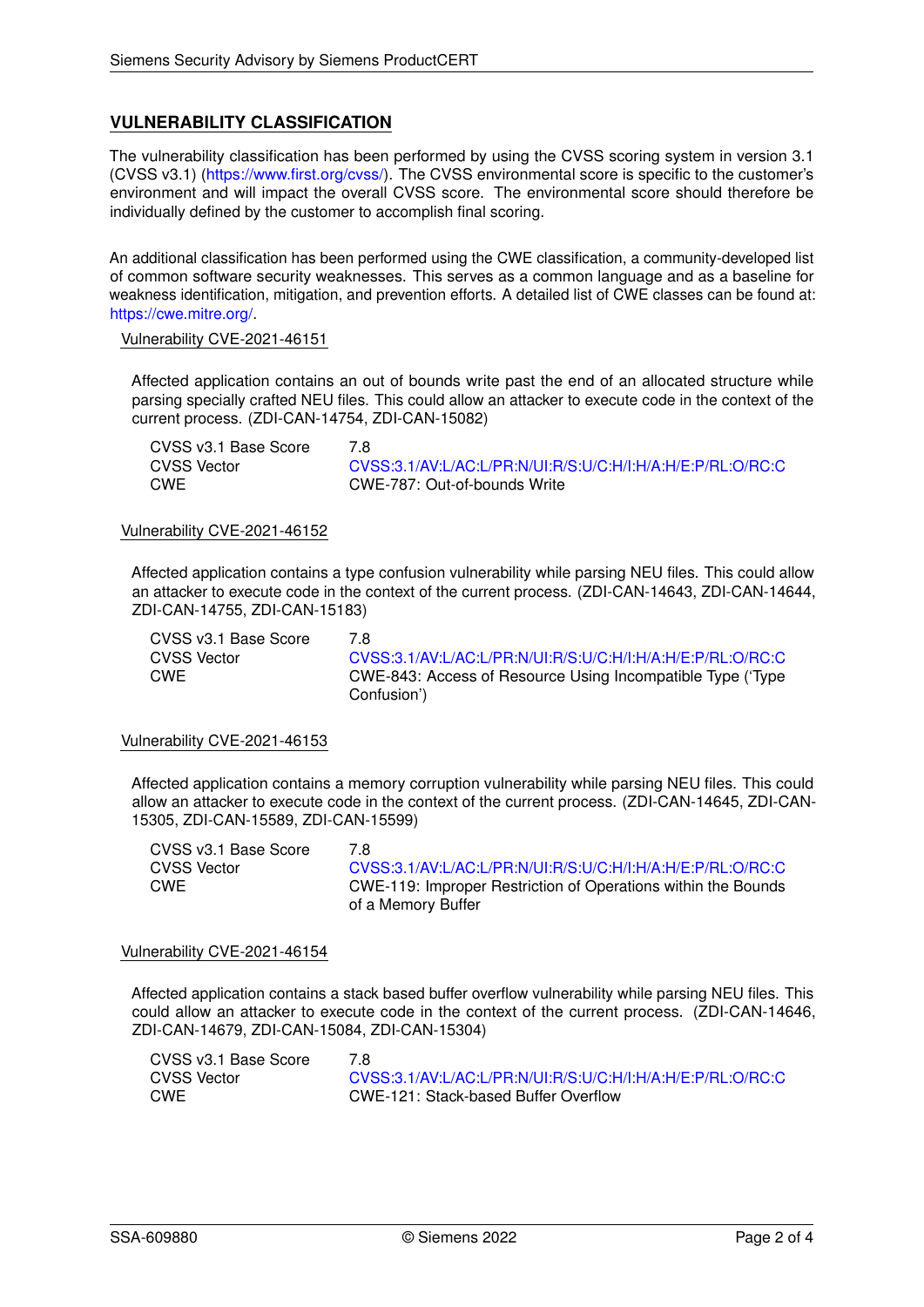#### Vulnerability CVE-2021-46155

Affected application contains a stack based buffer overflow vulnerability while parsing NEU files. This could allow an attacker to execute code in the context of the current process. (ZDI-CAN-14683, ZDI-CAN-15283, ZDI-CAN-15303, ZDI-CAN-15593)

| CVSS v3.1 Base Score | 7 R                                                        |
|----------------------|------------------------------------------------------------|
| CVSS Vector          | CVSS:3.1/AV:L/AC:L/PR:N/UI:R/S:U/C:H/I:H/A:H/E:P/RL:O/RC:C |
| CWE                  | CWE-121: Stack-based Buffer Overflow                       |

#### Vulnerability CVE-2021-46156

Affected application contains an out of bounds write past the end of an allocated structure while parsing specially crafted NEU files. This could allow an attacker to execute code in the context of the current process. (ZDI-CAN-14684)

| CVSS v3.1 Base Score | 7 R                                                        |
|----------------------|------------------------------------------------------------|
| CVSS Vector          | CVSS:3.1/AV:L/AC:L/PR:N/UI:R/S:U/C:H/I:H/A:H/E:P/RL:O/RC:C |
| <b>CWE</b>           | CWE-787: Out-of-bounds Write                               |

#### Vulnerability CVE-2021-46157

Affected application contains a memory corruption vulnerability while parsing NEU files. This could allow an attacker to execute code in the context of the current process. (ZDI-CAN-14757)

| CVSS v3.1 Base Score | 7 R                                                           |
|----------------------|---------------------------------------------------------------|
| <b>CVSS Vector</b>   | CVSS:3.1/AV:L/AC:L/PR:N/UI:R/S:U/C:H/I:H/A:H/E:P/RL:O/RC:C    |
| <b>CWE</b>           | CWE-119: Improper Restriction of Operations within the Bounds |
|                      | of a Memory Buffer                                            |

### Vulnerability CVE-2021-46158

Affected application contains a stack based buffer overflow vulnerability while parsing NEU files. This could allow an attacker to execute code in the context of the current process. (ZDI-CAN-15085, ZDI-CAN-15289, ZDI-CAN-15602)

| CVSS v3.1 Base Score | 7 R                                                        |
|----------------------|------------------------------------------------------------|
| CVSS Vector          | CVSS:3.1/AV:L/AC:L/PR:N/UI:R/S:U/C:H/I:H/A:H/E:P/RL:O/RC:C |
| CWE                  | CWE-121: Stack-based Buffer Overflow                       |

#### Vulnerability CVE-2021-46159

Affected application contains an out of bounds write past the end of an allocated structure while parsing specially crafted NEU files. This could allow an attacker to execute code in the context of the current process. (ZDI-CAN-15050)

| CVSS v3.1 Base Score | 7 R                                                        |
|----------------------|------------------------------------------------------------|
| <b>CVSS Vector</b>   | CVSS:3.1/AV:L/AC:L/PR:N/UI:R/S:U/C:H/I:H/A:H/E:P/RL:O/RC:C |
| CWE                  | CWE-787: Out-of-bounds Write                               |